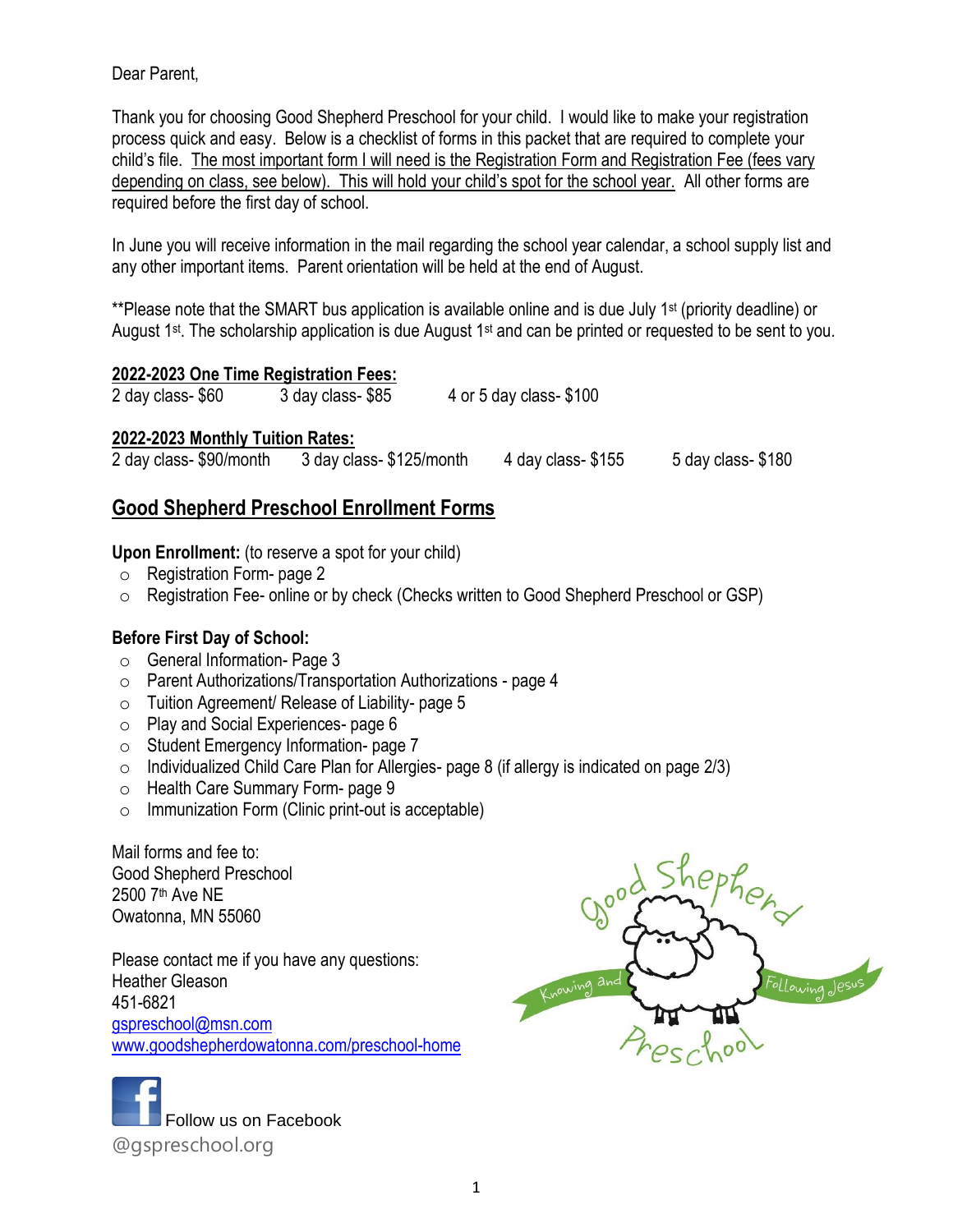## **2022-2023 CLASS REGISTRATION FORM**

(Required To Reserve A Spot For Your Child)

### **Choose Your Class** (please check one)

\_\_\_\_\_ Tuesday/Thursday Class (3 by September 1st) 8:30-11:00am \*2 days\*

\_\_\_\_\_ Monday/Wednesday/Friday AM Class (4 by September 1st) 8:30-11:00am \*3 days\*

Monday-Thursday PM Class (4 by September 1<sup>st</sup>) 11:45-2:15pm \*4 days\*

Monday-Friday Class (5 by December 1st) 8:30-11:00am  $*5$  days $*$ 

**Oak Hills Academy Classical Track** Please indicate your desire to enroll your child into a classroom that provides the classical learning track. This option does not incur additional fees. More information on this class option is available at goodshepherdowatonna.com/preschool-programs/.

\_\_\_\_\_ Yes  $\blacksquare$  No

\_\_\_\_\_ Either

### **Contact Information**

| Child's Name<br>Address M/F Birthdate M/F Birthdate M/F Birthdate M/F Birthdate M/F Birthdate M/F Birthdate M/F Birthdate M/F Birthdate M/F Birthdate M/F Birthdate M/F Birthdate M/F Birthdate M/F Birthdate M/F Birthdate M/F |  |  |  |  |
|---------------------------------------------------------------------------------------------------------------------------------------------------------------------------------------------------------------------------------|--|--|--|--|
|                                                                                                                                                                                                                                 |  |  |  |  |
|                                                                                                                                                                                                                                 |  |  |  |  |
|                                                                                                                                                                                                                                 |  |  |  |  |
|                                                                                                                                                                                                                                 |  |  |  |  |
|                                                                                                                                                                                                                                 |  |  |  |  |
|                                                                                                                                                                                                                                 |  |  |  |  |
|                                                                                                                                                                                                                                 |  |  |  |  |
| Mother's Name                                                                                                                                                                                                                   |  |  |  |  |
|                                                                                                                                                                                                                                 |  |  |  |  |
|                                                                                                                                                                                                                                 |  |  |  |  |
| <b>Registration Fee</b> (non-refundable and required to reserve a spot):                                                                                                                                                        |  |  |  |  |
| 100 2 Day Class- \$60 100 10 3 Day Class- \$85 4 or 5 Day Class- \$100                                                                                                                                                          |  |  |  |  |
| Allergy and/or Food Restrictions If your child has a food or environmental allergy or has any food                                                                                                                              |  |  |  |  |
| restrictions, you must fill out the attached Individualized Child Care Plan for allergies.                                                                                                                                      |  |  |  |  |
|                                                                                                                                                                                                                                 |  |  |  |  |
|                                                                                                                                                                                                                                 |  |  |  |  |
|                                                                                                                                                                                                                                 |  |  |  |  |
| <b>Additional Needs</b>                                                                                                                                                                                                         |  |  |  |  |
| Please include our name on the carpool list:                                                                                                                                                                                    |  |  |  |  |
| I am willing to give a ride, even though my child does not need one.                                                                                                                                                            |  |  |  |  |
| I would like to share carpooling with another family.                                                                                                                                                                           |  |  |  |  |
| I am looking for a ride for my child.                                                                                                                                                                                           |  |  |  |  |

- \_\_\_\_\_ I am interested in Before and/or After School Care (please confirm needs at Parent Orientation Night in August)
- Please send me information about SMART bus transportation.
- **EXECUTE:** Please send me a Preschool Scholarship Application.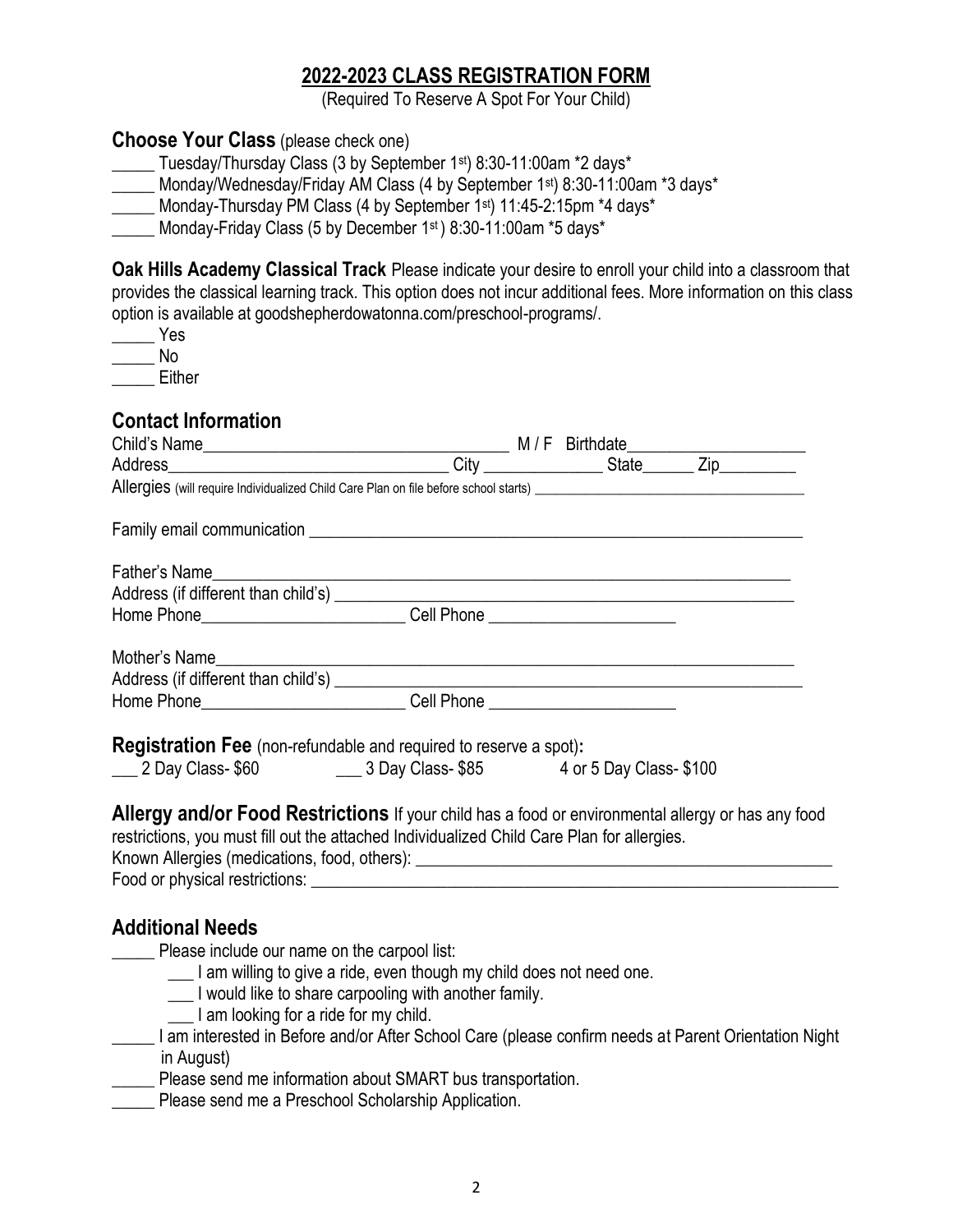# **GENERAL INFORMATION**

| <b>STUDENT INFORMATION</b>                                                                                                                                                                                                           |        |
|--------------------------------------------------------------------------------------------------------------------------------------------------------------------------------------------------------------------------------------|--------|
|                                                                                                                                                                                                                                      |        |
|                                                                                                                                                                                                                                      |        |
|                                                                                                                                                                                                                                      |        |
| Family email <u>experience and the contract of the contract of the contract of the contract of the contract of the contract of the contract of the contract of the contract of the contract of the contract of the contract of t</u> |        |
| <b>PARENT/GUARDIAN INFORMATION</b>                                                                                                                                                                                                   |        |
| Father's Name                                                                                                                                                                                                                        |        |
|                                                                                                                                                                                                                                      |        |
| Home Phone________________________________Cell Phone ___________________________                                                                                                                                                     |        |
|                                                                                                                                                                                                                                      |        |
|                                                                                                                                                                                                                                      |        |
| Address (if different than child's) <b>Address</b> (if different than child's)                                                                                                                                                       |        |
| Home Phone_____________________________Cell Phone ______________________________                                                                                                                                                     |        |
| Employer__________________________________Work Phone ___________________________                                                                                                                                                     |        |
| <b>MEDICAL INFORMATION</b>                                                                                                                                                                                                           |        |
|                                                                                                                                                                                                                                      |        |
|                                                                                                                                                                                                                                      |        |
|                                                                                                                                                                                                                                      |        |
|                                                                                                                                                                                                                                      |        |
| Any known allergies (medications, food, others):                                                                                                                                                                                     |        |
| Any food or physical restrictions:                                                                                                                                                                                                   |        |
| **If you indicated your child has an allergy or food restriction, you must fill                                                                                                                                                      |        |
| Daycare Provider (if applicable): [20] Daycare Provider (if applicable):                                                                                                                                                             |        |
| Address:                                                                                                                                                                                                                             | Phone: |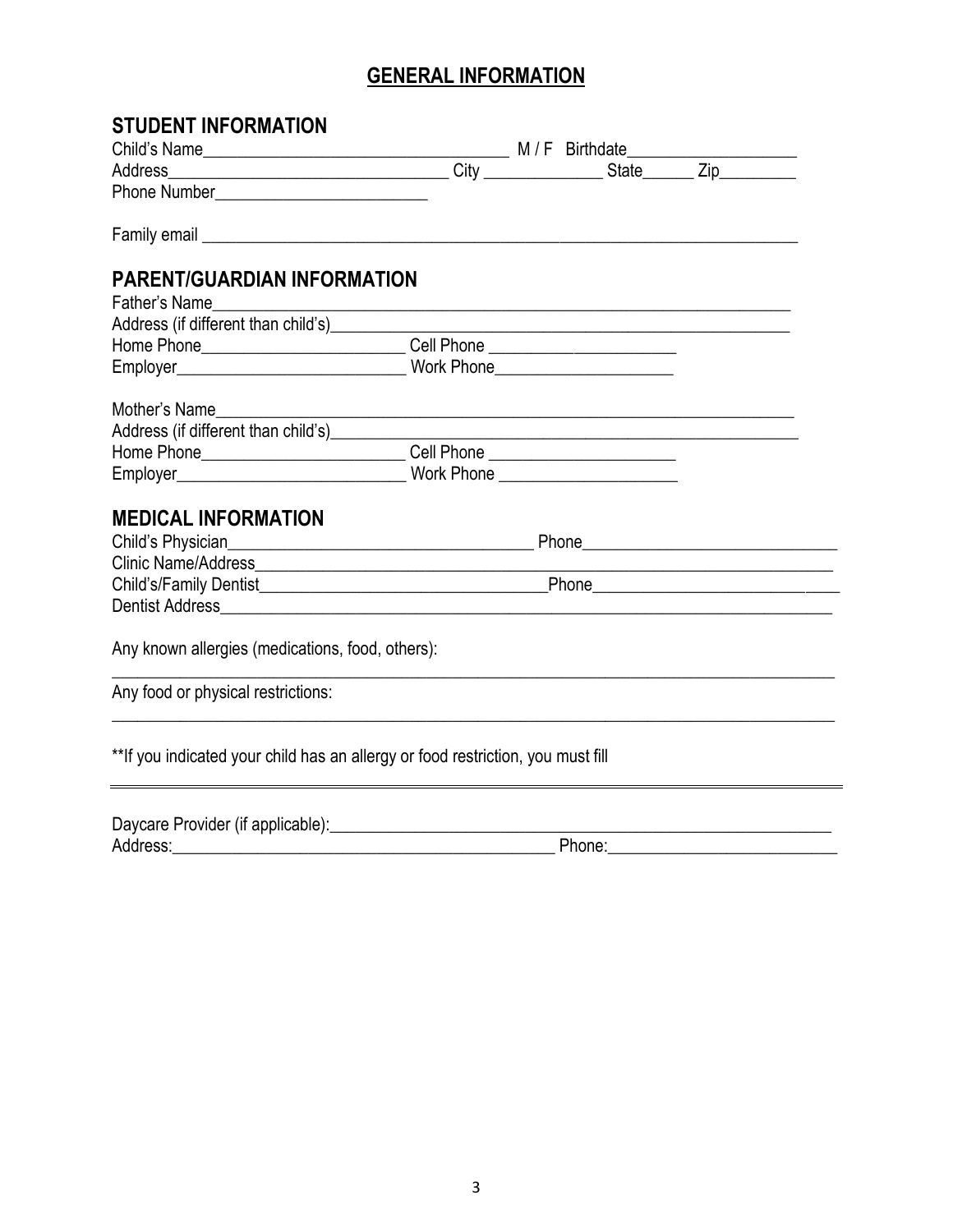## **PARENT AUTHORIZATIONS**

(Please circle your preference)

Child's Name

**I DO/ DO NOT\*** authorize GSP to administer sunscreen, insect repellent, or lotion, purchased by the Center and applied according to the manufacturer's instructions.

\* I will provide sunscreen, insect repellent, and/or lotion for my child as needed.

**I DO/ DO NOT** authorize GSP to administer non-prescriptive, age-appropriate products that I bring from home with the understanding that they will only be applied according to the manufacturer's directions or written instructions from a physician or dentist.

**I DO/ DO NOT** authorize GSP staff to administer **Hand Sanitizer** when handwashing is not available (ie. on playground, walk, after blowing nose, etc)

**I DO/ DO NOT** give my permission for **Baby wipes** to be used on my child for cleaning purposes.

**I DO/ DO NOT** give my permission for my child's name and /or picture to be taken at the Center and used for general program activities which can be shared with parents and posted in the Center.

**I DO/ DO NOT** give permission for my child's picture to be shared on Facebook, used in the preschool brochure or on the preschool website. This is used for sharing with families and advertising GSP. (Names of students will not be shown with pictures)

**I DO/ DO NOT** give my permission for my child to be videotaped in the classroom. Videos will be used solely for continuing staff development.

**I DO/ DO NOT** give my permission for my child's name, phone number, address, and parent email to be distributed to parents of children in the class.

**I DO/ DO NOT** give my permission for my child to attend on-site field trips/walks/outdoor play with the class. I understand that the non-fenced in areas are near roads and/or parking lots and, therefore, pose a hazard.

Persons *AUTHORIZED* to take my child from GSP (include carpool drivers, daycare providers, etc.) Name Address Phone Relationship to child

|                    | 1101110 | , wurvoo | . | <b>INVIGUOI IVITO TO VITTU</b> |
|--------------------|---------|----------|---|--------------------------------|
|                    |         |          |   |                                |
| $\sim$<br><u>.</u> |         |          |   |                                |
| $\sim$<br>ູບ.      |         |          |   |                                |
|                    |         |          |   |                                |

Persons *NOT AUTHORIZED* to take child from GSP. If a non-custodial parent is not authorized to take child from GSP, we require a copy of the court order for our file.) Name Address Phone Relationship to child 1.\_\_\_\_\_\_\_\_\_\_\_\_\_\_\_\_\_\_\_\_\_\_\_\_\_\_\_\_\_\_\_\_\_\_\_\_\_\_\_\_\_\_\_\_\_\_\_\_\_\_\_\_\_\_\_\_\_\_\_\_\_\_\_\_\_\_\_\_\_\_\_\_\_\_\_\_\_\_\_\_\_\_\_\_

Parent's Signature\_\_\_\_\_\_\_\_\_\_\_\_\_\_\_\_\_\_\_\_\_\_\_\_\_\_\_\_\_\_\_\_\_\_\_\_\_\_\_\_\_ Date \_\_\_\_\_\_\_\_\_\_\_\_\_\_\_\_\_\_\_\_\_\_\_\_

 $2.$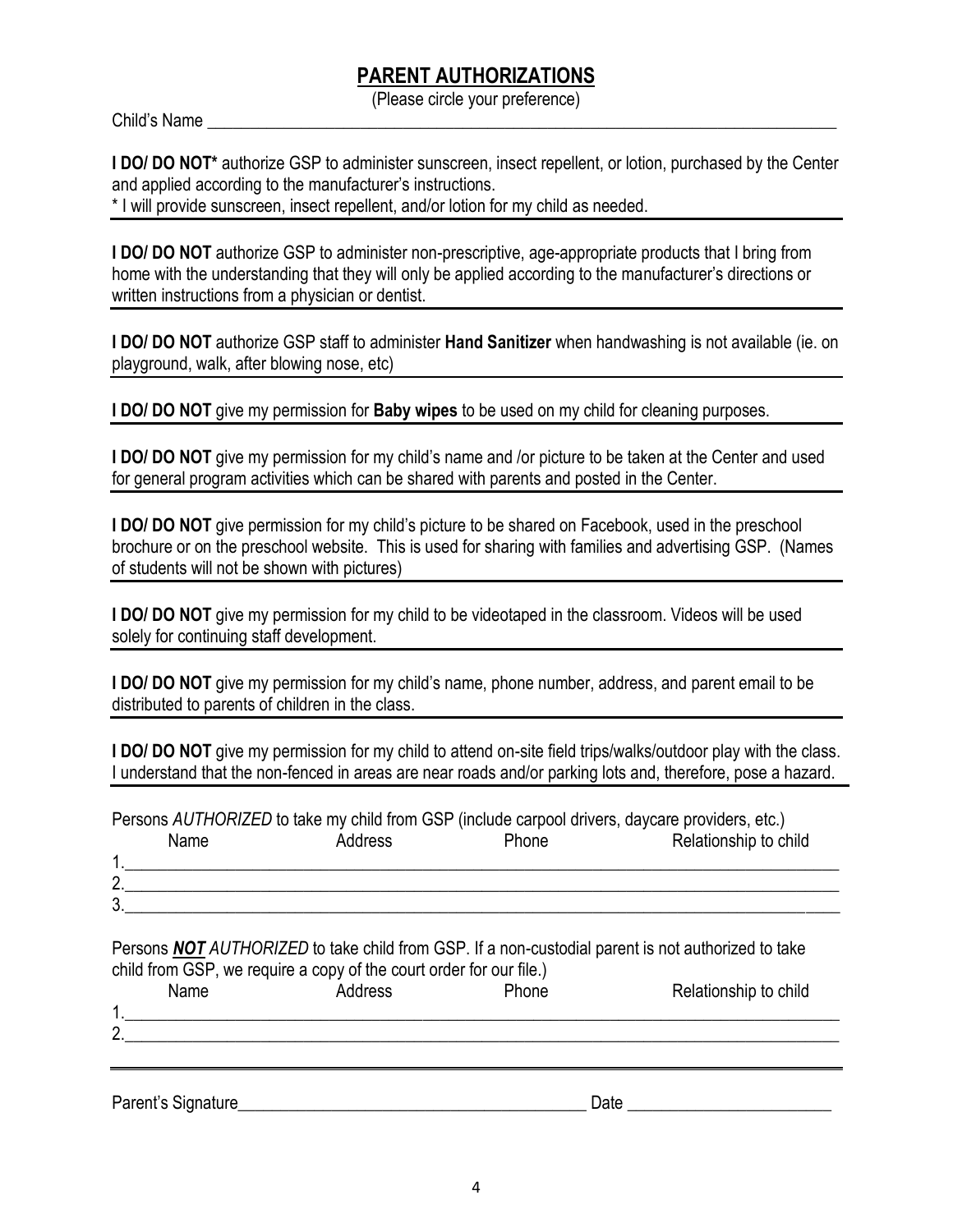## **TUITION AGREEMENT**

#### **I agree to the following tuition policies set forth by the governing agencies of GSP:**

- 1. I understand that my registration fee is non-refundable.
- 2. I agree to pay each month's tuition on the first school session which my child attends each month.
- 3. I understand that tuition paid after the 10<sup>th</sup> of any month will be subject to a late fee of \$10.
- 4. I understand that a written two-week notice must be given if my child must discontinue attending.

\_\_\_\_\_\_\_\_\_\_\_\_\_\_\_\_\_\_\_\_\_\_\_\_\_\_\_\_\_\_\_\_\_\_\_\_\_\_\_\_\_\_\_\_\_\_\_\_ \_\_\_\_\_\_\_\_\_\_\_\_\_\_\_\_\_\_\_\_\_

- 5. I understand that if payment is not received by the end of the month, my child may have to discontinue enrollment, unless I have made another payment schedule with the Preschool Director.
- 6. I understand that the tuition for the school year is a set rate, and that I am expected to pay when my child is sick, on vacation, or otherwise absent in order to retain enrollment.
- 7. I understand that any check that is returned to the center because of insufficient funds in my bank with be subject to an extra \$20 fee. I understand that should a NSF check be received by the school from me during the same school year, I will be restricted to payment by cashier's check, money order, or cash for the remainder of the school year.

(Signature of Parent/Guardian) (Date)

## **RELEASE OF LIABILITY**

This release is made by \_\_\_\_\_\_\_\_\_\_\_\_\_\_\_\_\_\_\_\_\_\_\_\_\_\_\_\_\_\_\_\_\_\_\_\_\_\_\_\_\_\_\_\_\_\_\_\_\_\_\_\_\_

(parent's name)

as the parent of  $\blacksquare$ 

(child's name)

In consideration of the permission granted by Good Shepherd Lutheran Church, to attend Good Shepherd Preschool and participate in the activities herein, I hereby release and discharge Good Shepherd Preschool, it agents, employees and officers from all claims, demands, actions, judgments and executions which the undersigned's heirs, executors, administrators, and assigns to all personal injuries known or unknown, and injuries to property caused by or arising out of the above described attendance and activities.

Parent Signature **Example 2** and the set of the set of the set of the Date Date  $\Box$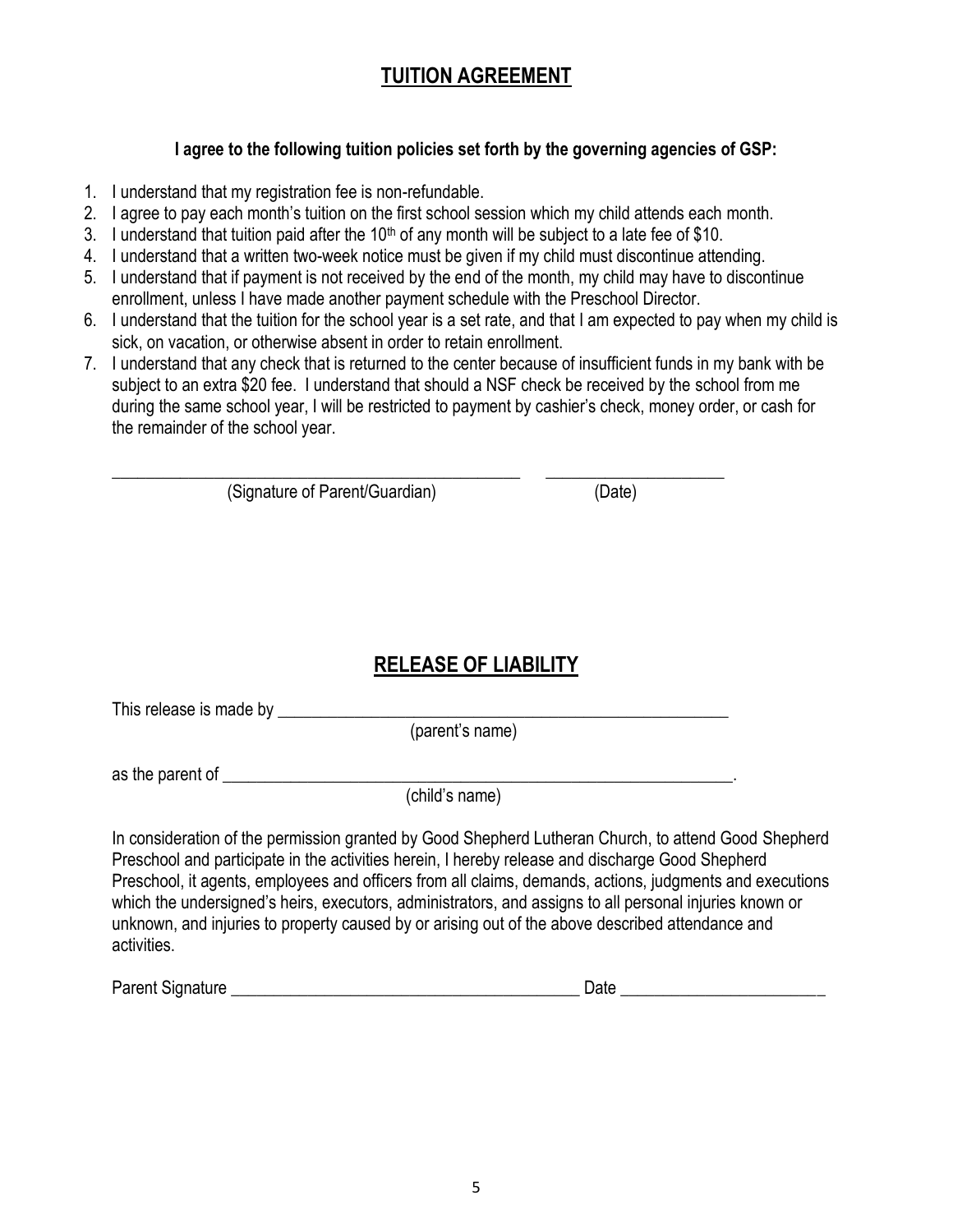# **PLAY AND SOCIAL EXPERIENCES**

| What group experiences has your child participated in?                                      |     |                   |
|---------------------------------------------------------------------------------------------|-----|-------------------|
|                                                                                             |     |                   |
|                                                                                             |     |                   |
|                                                                                             |     |                   |
| What are your child's favorite toys and/or activities?                                      |     |                   |
| Does your child accept new children/adults easily? (circle)<br><b>Property</b> Yes<br>No    |     |                   |
|                                                                                             |     |                   |
|                                                                                             |     |                   |
|                                                                                             |     |                   |
| Is there anything else about your child's play or playmates that you would like us to know? |     |                   |
| Are there any special concerns you have that you would like us to be aware of?              |     |                   |
| <b>Family Information</b><br>List brothers and/or sisters of child being enrolled           |     |                   |
| Name<br>Relationship to child<br>Age                                                        |     | Lives with child? |
|                                                                                             | Yes | No                |
|                                                                                             | Yes | No                |
|                                                                                             | Yes | No                |

\*\*It is always helpful for us to be aware of changes in your child's environment that may affect him/her. Please share these with us if as needed. Thank you.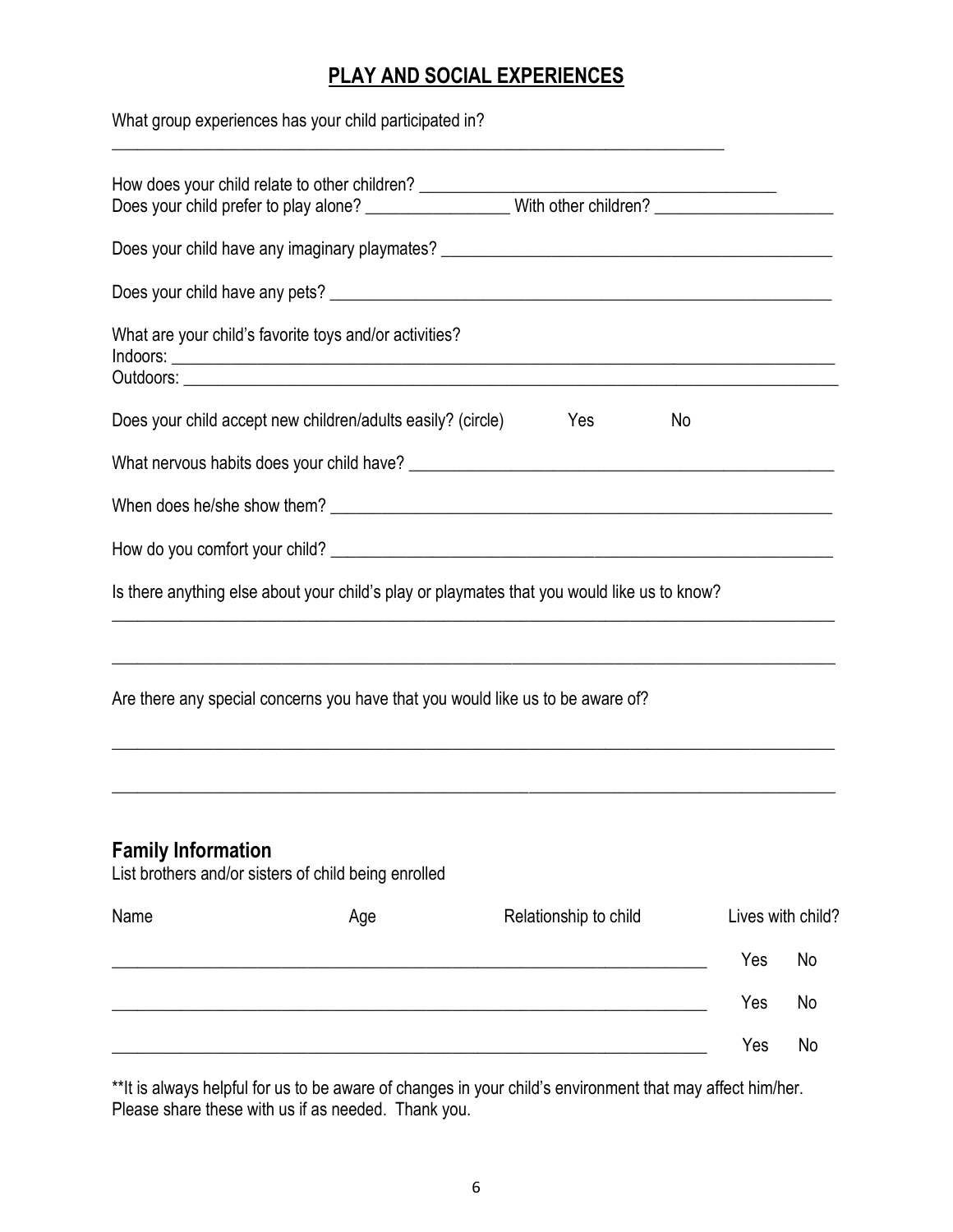### **STUDENT EMERGENCY INFORMATION**

(This form will be taken on field trips)

| Child's name                                                                                                                                                                                                                   |                                                                                                                                                                                                                                                            |
|--------------------------------------------------------------------------------------------------------------------------------------------------------------------------------------------------------------------------------|------------------------------------------------------------------------------------------------------------------------------------------------------------------------------------------------------------------------------------------------------------|
| Address and the contract of the contract of the contract of the contract of the contract of the contract of the contract of the contract of the contract of the contract of the contract of the contract of the contract of th |                                                                                                                                                                                                                                                            |
|                                                                                                                                                                                                                                |                                                                                                                                                                                                                                                            |
| Guardian 2: Electric and the Contract of the Contract of the Contract of the Contract of the Contract of the Contract of the Contract of the Contract of the Contract of the Contract of the Contract of the Contract of the C |                                                                                                                                                                                                                                                            |
| Does child listed have known allergies? The lift yes, please list:                                                                                                                                                             |                                                                                                                                                                                                                                                            |
| FOR EMERGENCY:<br>transport our child from school if necessary.                                                                                                                                                                | If our child becomes ill or injured and we cannot be reached, please call the following people in order of preference about<br>our child's care. They are authorized to represent us in making decisions about our child's care and give our permission to |
|                                                                                                                                                                                                                                |                                                                                                                                                                                                                                                            |
| #2 Name Relationship to child                                                                                                                                                                                                  | $ph.$ #                                                                                                                                                                                                                                                    |
| Address <b>Address Address</b>                                                                                                                                                                                                 |                                                                                                                                                                                                                                                            |
|                                                                                                                                                                                                                                |                                                                                                                                                                                                                                                            |

In case of emergency, school procedure will be to contact the parent or guardian at home or work. If that contact cannot be made, GSP will call 911. The source of emergency medical care will be Owatonna Hospital Allina, 2250 26<sup>th</sup> St NW, 451-3850.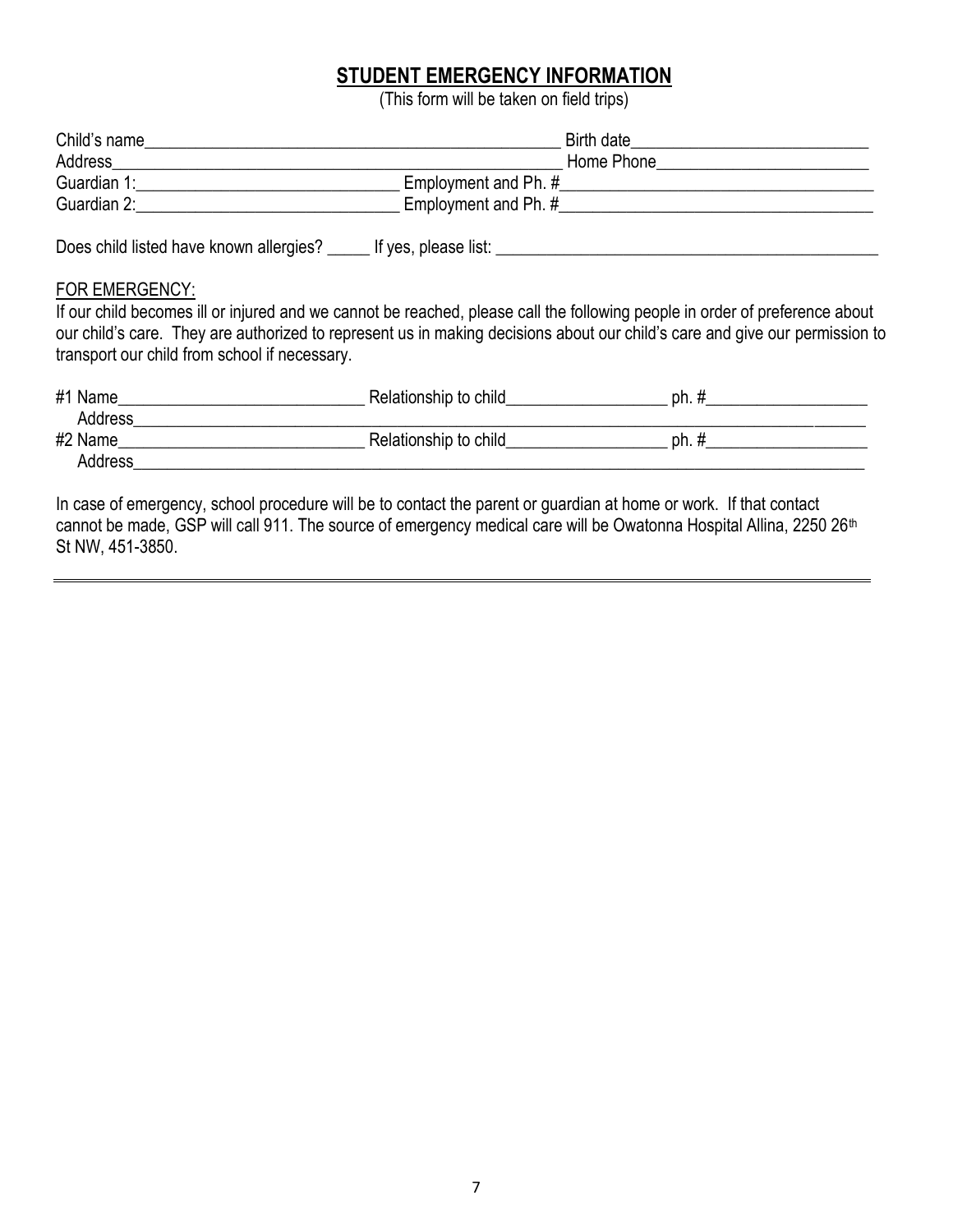## **INDIVIDUALIZED CHILD CARE PLAN (ICCP) - ALLERGY**

|               | <b>Parent Section</b>                                                                                                                                                                                                               |
|---------------|-------------------------------------------------------------------------------------------------------------------------------------------------------------------------------------------------------------------------------------|
|               |                                                                                                                                                                                                                                     |
|               | 1. Health Care Provider Information                                                                                                                                                                                                 |
|               | Address: <u>Address:</u> Address: Address: Address: Address: Address: Address: Address: Address: Address: Address: Address: Address: Address: Address: Address: Address: Address: Address: Address: Address: Address: Address: Addr |
|               |                                                                                                                                                                                                                                     |
| 2.            | <u> 1989 - Johann Stoff, amerikansk politiker (d. 1989)</u>                                                                                                                                                                         |
|               |                                                                                                                                                                                                                                     |
|               |                                                                                                                                                                                                                                     |
|               | g. Medication prescribed? Yes or No                                                                                                                                                                                                 |
|               |                                                                                                                                                                                                                                     |
|               |                                                                                                                                                                                                                                     |
| $\mathcal{S}$ | a. Reason <u>experience</u> and the contract of the contract of the contract of the contract of the contract of the contract of the contract of the contract of the contract of the contract of the contract of the contract of the |
|               |                                                                                                                                                                                                                                     |
|               | <b>Please Initial:</b>                                                                                                                                                                                                              |
|               | I have filled out this form as completely and accurately as possible                                                                                                                                                                |
|               | I understand this must be on file at Good Shepherd Preschool before the first day of school                                                                                                                                         |
|               | I will update Good Shepherd Preschool at any time must be made to this ICCP                                                                                                                                                         |

\_\_\_\_ If medication needs to be kept at school, I will provide the medication to be left at the preschool or assist the teacher in leaving it/retrieving it daily to and from a secure location in the classroom or office

| Parent Signature |  | م+ ہ |
|------------------|--|------|
|------------------|--|------|